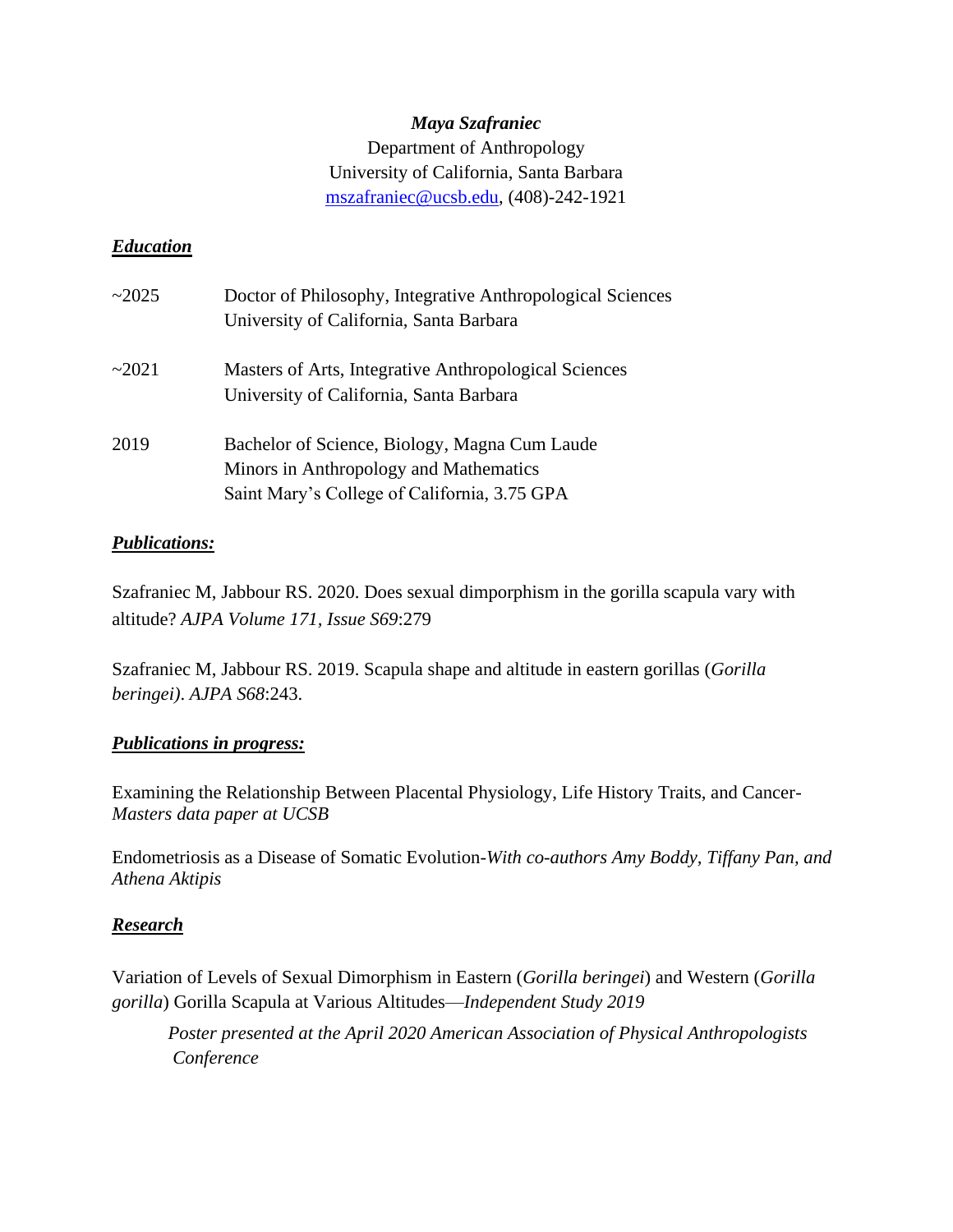Investigation of the Relationship between Scapula Shape and Altitude in Eastern Gorillas (*Gorilla beringei*)— *Summer Research 2018*

*Poster presented at the March 2019 American Association of Physical Anthropologists Conference* 

Investigating the Effects of *Pseudococcidae* Parasitism on Overall *Brassica rapa* Growth in Various Nutritional Conditions — *Honors Research 2018*

Temporal and Spatial Trends of the Ozone Weekend Effect in Southern California — *Summer Research 2017*

## *Field Research Participation*

Air Resources Division of the National Park Service Ozone Survey (July 2016-October 2017) *Maintained and set up ozone monitors in the Yosemite National Park and Sierra National Forest*

### *Awards + Scholarships*

**Biostatistics Summer Institute Scholarship,** University of Washington, 2020 **Broom Graduate Student Research and Travel Grant,** UCSB Broom Center for Demography, 2020 **Anthropology Block Grant,** UCSB Department of Anthropology 2019 **Regents Fellowship in Anthropology,** UCSB Department of Anthropology 2019 **Excellence in Biological Anthropology,** SMC Department of Anthropology 2019 **Honors in Anthropology,** SMC Department of Anthropology 2019 **McKenna Award Runner Up**, SMC Summer Research Program 2018 **Summer Research Award**, SMC (June 2017) **Summer Research Award**, SMC(June 2018) **Resident Assistant Leadership Scholarship**, SMC (August 2018- May 2019) National Parliamentary Debate Association Championships-- **Octofinalist** in Parliamentary debate, University of Utah (March 2019) *Resulted in ending debate career ranked 9th in the nation* **Saint Mary's College of California** Scholarship (August 2015-May 2019) **Honors at Entrance Scholarship**, Saint Mary's College of California (SMC) (August 2015- May 2019) **Kurt Simon Speech and Debate Scholarship**, Macken Debate and Speech Team (August 2016- May 2019)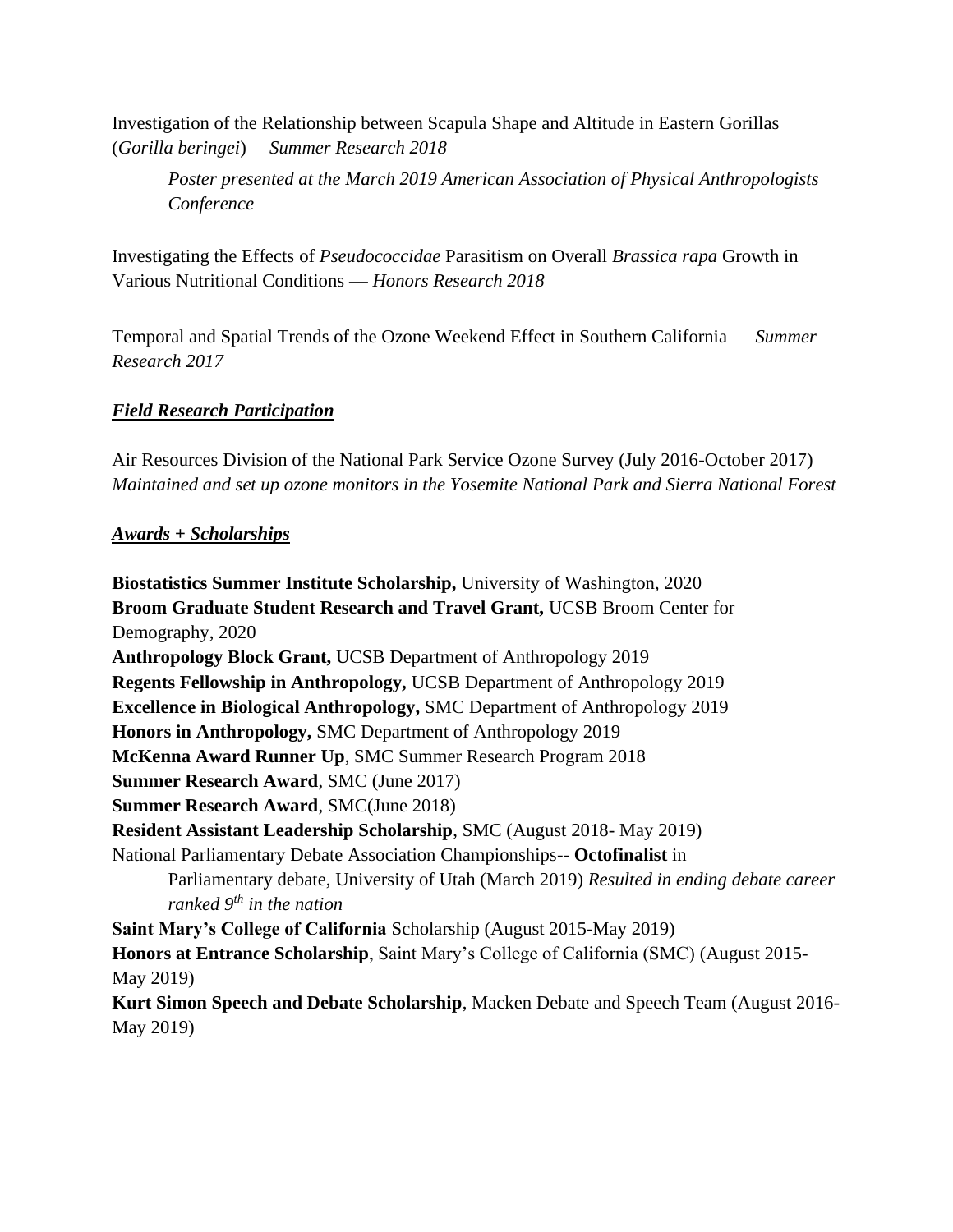## *Employment*

| October 2020 - Present           | <b>Teaching Assistant</b>                                                                                 |
|----------------------------------|-----------------------------------------------------------------------------------------------------------|
|                                  | Department of Anthropology                                                                                |
|                                  | University of California, Santa Barbara, 20 hrs a week                                                    |
| June $2020$ – Present            | <b>Biological Sciences Consultant NSF/ UCSB Anthropology</b>                                              |
|                                  | Collaborative Research: Bottom-up Construction of a Synthetic<br>Neuron and Programmable Neuronal Network |
|                                  | Collaborative Research: ProteoCell: The Fat-Free Cell, 2-5 hrs a week                                     |
| September 2019 – Present         | Prep Coach for parliamentary debate                                                                       |
|                                  | Macken Debate and Speech                                                                                  |
|                                  | Saint Mary's College of California, 1-2hrs a week                                                         |
| June 2020 – October 2020         | Update introductory Statistic and Data analysis class                                                     |
|                                  | <b>UCSB</b> Anthropology, 5-10 hrs a week                                                                 |
| June 2019 - August 2019          | Laboratory Assistant in Human Anatomy Lab                                                                 |
|                                  | Department of Biomedical Science                                                                          |
|                                  | University of the Pacific School of Dentistry, 5-8 hrs a week                                             |
| August 2017 – May 2019           | <b>STEM Center Math, Chemistry, and Biology Tutor</b>                                                     |
|                                  | Saint Mary's College of California (SMC), 4-6 hrs a week                                                  |
| August 2018 - May 2019           | <b>STEM Live-in Mentor</b>                                                                                |
|                                  | SMC, 3-4 hrs a week                                                                                       |
| June 2018 - May 2019             | Garden Assistant in California Native Plant Garden                                                        |
|                                  | SMC 1.5-2 hrs a week                                                                                      |
| <b>August 2015 - August 2016</b> | Waste Management Intern                                                                                   |
|                                  | Sustainability Department SMC 4-6hrs a week                                                               |

# *Courses Taught*

Introduction to Biological Anthropology, UCSB, TA Fall 2020 Reproductive Endocrinology, UCSB, TA Winter 2020 Evolutionary Medicine, UCSB, TA Spring 2020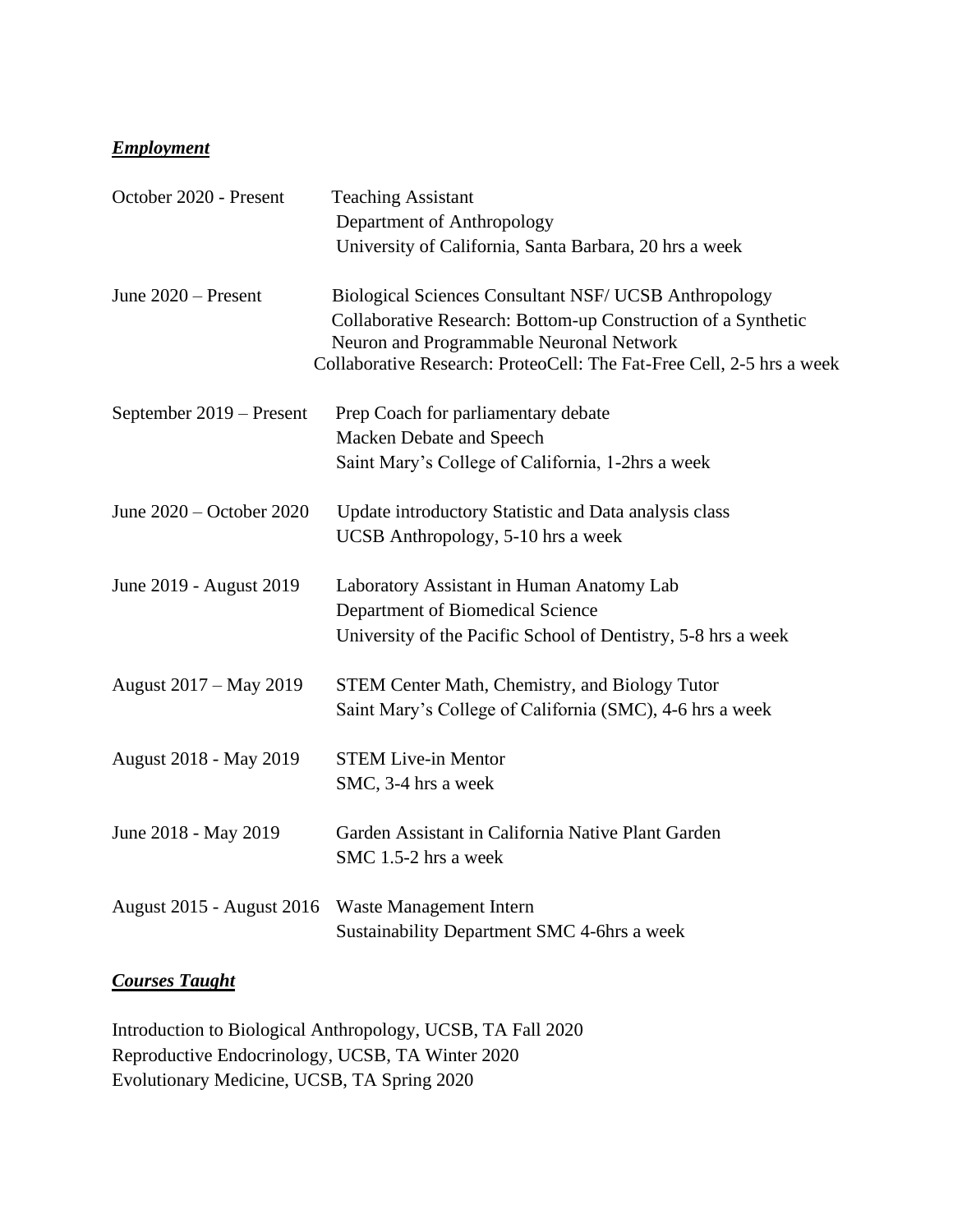## *Leadership*

| June $2020$ – Present  | Member of Safety Committee<br>UCSB Anthropology Graduate Student Union, 2-5hrs a week                           |
|------------------------|-----------------------------------------------------------------------------------------------------------------|
| August 2015 - May 2019 | Macken Debate and Speech Team Member, Vice-captain<br>Saint Mary's College of California (SMC), 12-30hrs a week |
|                        | December 2017 - May 2019 Women in Science and Engineering President<br>SMC, 4-5hrs a week                       |
| August 2015 – May 2019 | Honor's Program Member<br>SMC, 1-2 hrs a week                                                                   |

## *Professional Skills*

Public Speaking R Statistical Software JMP Statistical Software Amira/Mesh Lab Morphologika for Geometric Morphometrics Microsoft Software suite G-suite

#### *Outreach and Service*

American Association of Physical Anthropology Ethics Committee Fellow (April 2020-April 2021)

West Coast Biological Sciences Undergraduate Research Conference (April 2018) Judge for Oral and Poster Presentations in Ecology and Evolution Saint Mary's College of California

Expanding Your Horizons STEM Conference for middle school girls - workshop teaching assistant (March 2018) Heart Felt: The Cardiovascular Exam

AAUW Orinda-Moraga-Lafayette

California High School Speech Association State Championships (April 2018) Judge for high school parliamentary, policy, and public forum debate Stockdale High School